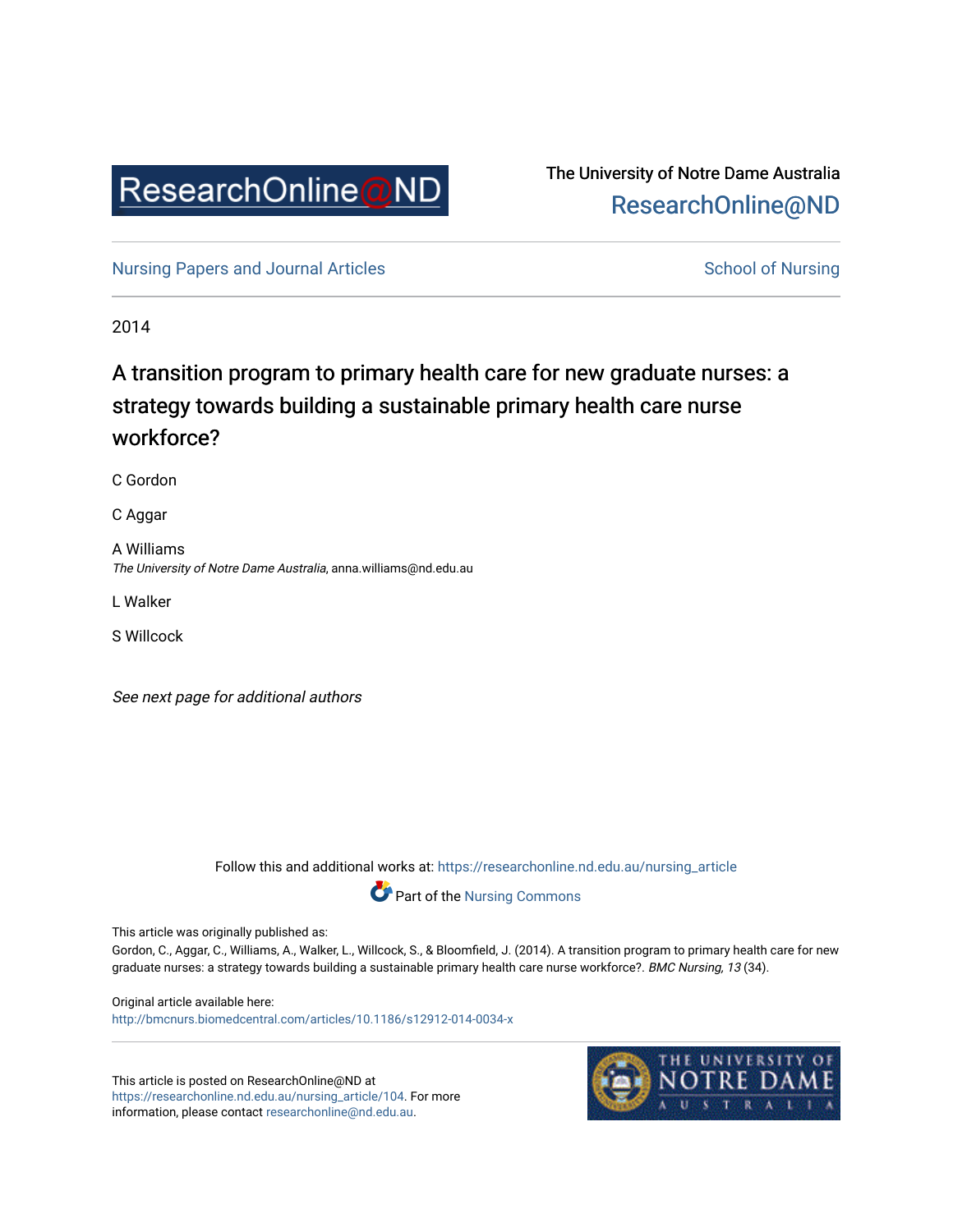## Authors

C Gordon, C Aggar, A Williams, L Walker, S Willcock, and J Bloomfield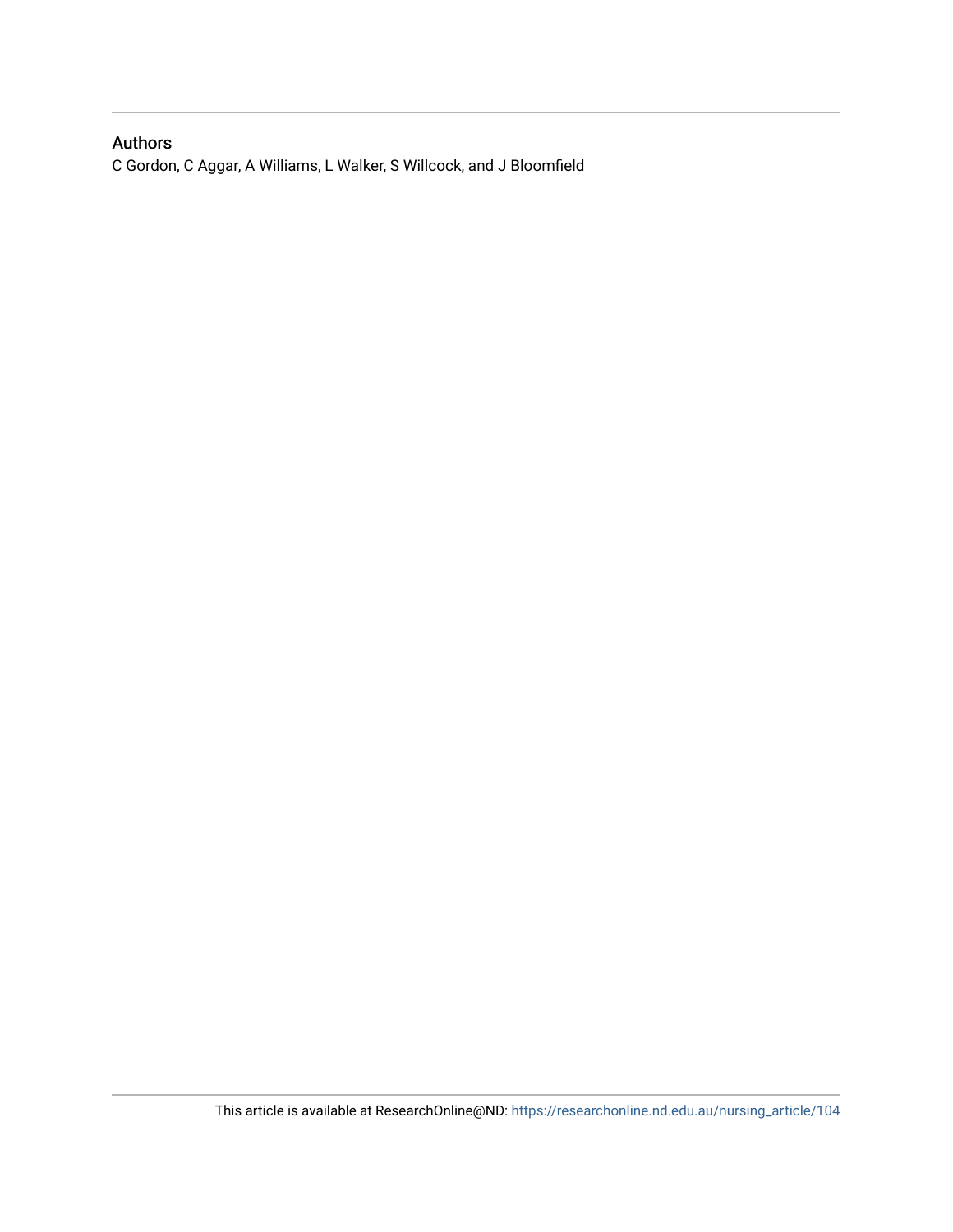This article was originally published at: <http://bmcnurs.biomedcentral.com/articles/10.1186/s12912-014-0034-x>

Gordon, C., Aggar, C., Williams, A., Walker, L., Willcock, S., and Bloomfield, J. (2014) A transition program to primary health care for new graduate nurses: a strategy towards building a sustainable primary health care nurse workforce? *BMC Nursing, 13*(34). doi: 10.1186/ s12912-014-0034-x

No changes have been made to the original article.

This is an Open Access article distributed under the terms of the Creative Commons Attribution License [\(http://creativecommons.org/licenses/by/4.0\)](http://creativecommons.org/licenses/by/4.0), which permits unrestricted use, distribution, and reproduction in any medium, provided the original work is properly credited. The Creative Commons Public Domain Dedication waiver [\(http://creativecommons.org/publicdomain/zero/1.0/\)](http://creativecommons.org/publicdomain/zero/1.0/) applies to the data made available in this article, unless otherwise stated.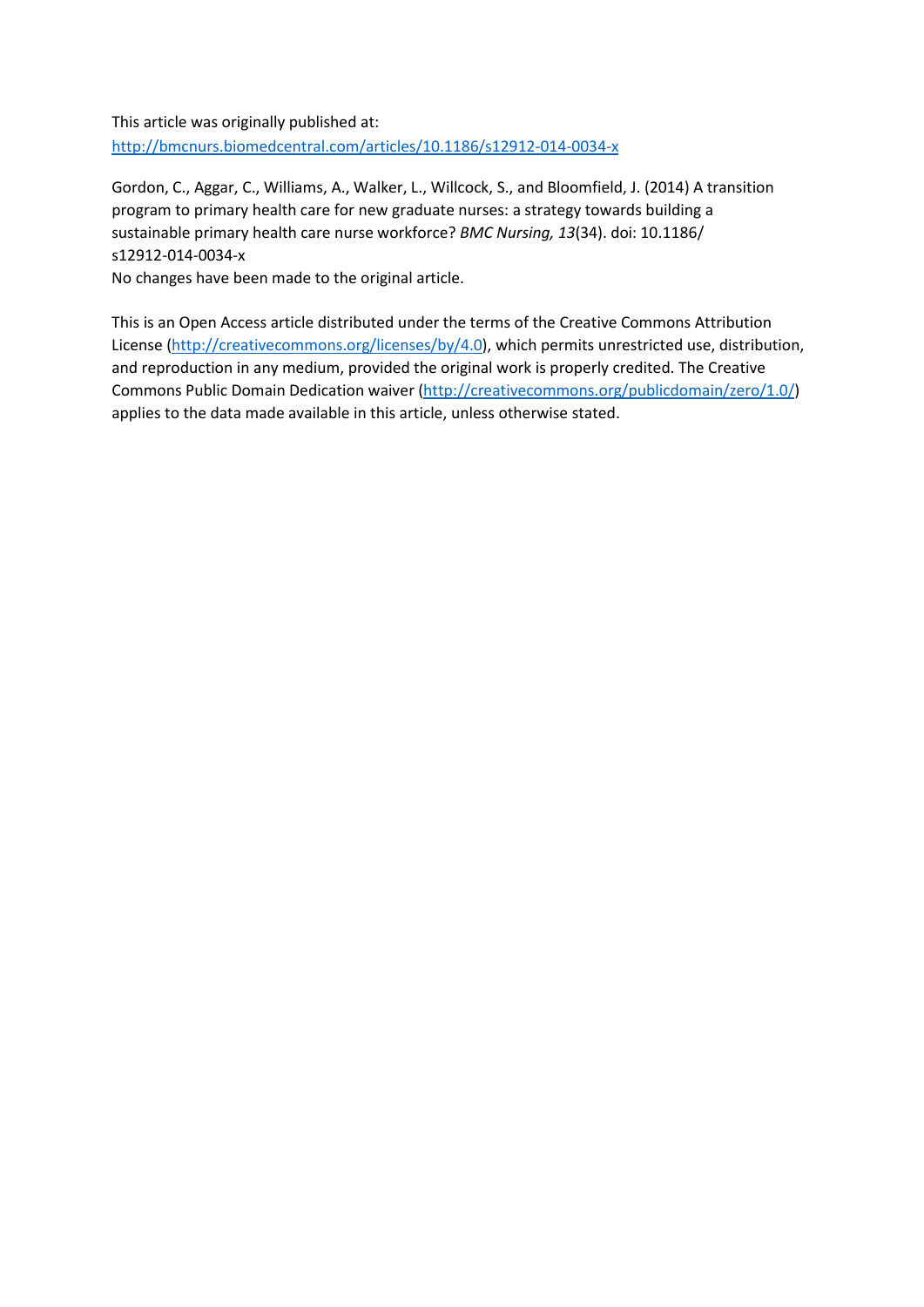

**DEBATE CONSIDERENT CONSIDERED ACCESS** 

# A transition program to primary health care for new graduate nurses: a strategy towards building a sustainable primary health care nurse workforce?

Christopher J Gordon<sup>1\*</sup>, Christina Aggar<sup>1</sup>, Anna M Williams<sup>1</sup>, Lynne Walker<sup>2</sup>, Simon M Willcock<sup>3</sup> and Jacqueline Bloomfield<sup>1</sup>

### Abstract

Background: This debate discusses the potential merits of a New Graduate Nurse Transition to Primary Health Care Program as an untested but potential nursing workforce development and sustainability strategy. Increasingly in Australia, health policy is focusing on the role of general practice and multidisciplinary teams in meeting the service needs of ageing populations in the community. Primary health care nurses who work in general practice are integral members of the multidisciplinary team but this workforce is ageing and predicted to face increasing shortages in the future. At the same time, Australia is currently experiencing a surplus of and a corresponding lack of employment opportunities for new graduate nurses. This situation is likely to compound workforce shortages in the future. A national nursing workforce plan that addresses supply and demand issues of primary health care nurses is required. Innovative solutions are required to support and retain the current primary health care nursing workforce, whilst building a skilled and sustainable workforce for the future.

Discussion: This debate article discusses the primary health care nursing workforce dilemma currently facing policy makers in Australia and presents an argument for the potential value of a New Graduate Transition to Primary Health Care Program as a workforce development and sustainability strategy. An exploration of factors that may contribute or hinder transition program for new graduates in primary health care implementation is considered.

**Summary:** A graduate transition program to primary health care may play an important role in addressing primary health care workforce shortages in the future. There are, however, a number of factors that need to be simultaneously addressed if a skilled and sustainable workforce for the future is to be realised. The development of a transition program to primary health care should be based on a number of core principles and be subjected to both a summative and cost-effectiveness evaluation involving all key stakeholders.

Keywords: Primary Health Care, Practice Nurse, Graduate Nurse, Transition, Retention, Recruitment, Workforce, Sustainability, Australia

\* Correspondence: [christopher.gordon@sydney.edu.au](mailto:christopher.gordon@sydney.edu.au) <sup>1</sup>

<sup>&</sup>lt;sup>1</sup> Sydney Nursing School, University of Sydney, Sydney, NSW 2006, Australia Full list of author information is available at the end of the article



<sup>? 2014</sup> Gordon et al.; licensee BioMed Central Ltd. This is an Open Access article distributed under the terms of the Creative Commons Attribution License [\(http://creativecommons.org/licenses/by/4.0\)](http://creativecommons.org/licenses/by/4.0), which permits unrestricted use, distribution, and reproduction in any medium, provided the original work is properly credited. The Creative Commons Public Domain Dedication waiver [\(http://creativecommons.org/publicdomain/zero/1.0/](http://creativecommons.org/publicdomain/zero/1.0/)) applies to the data made available in this article, unless otherwise stated.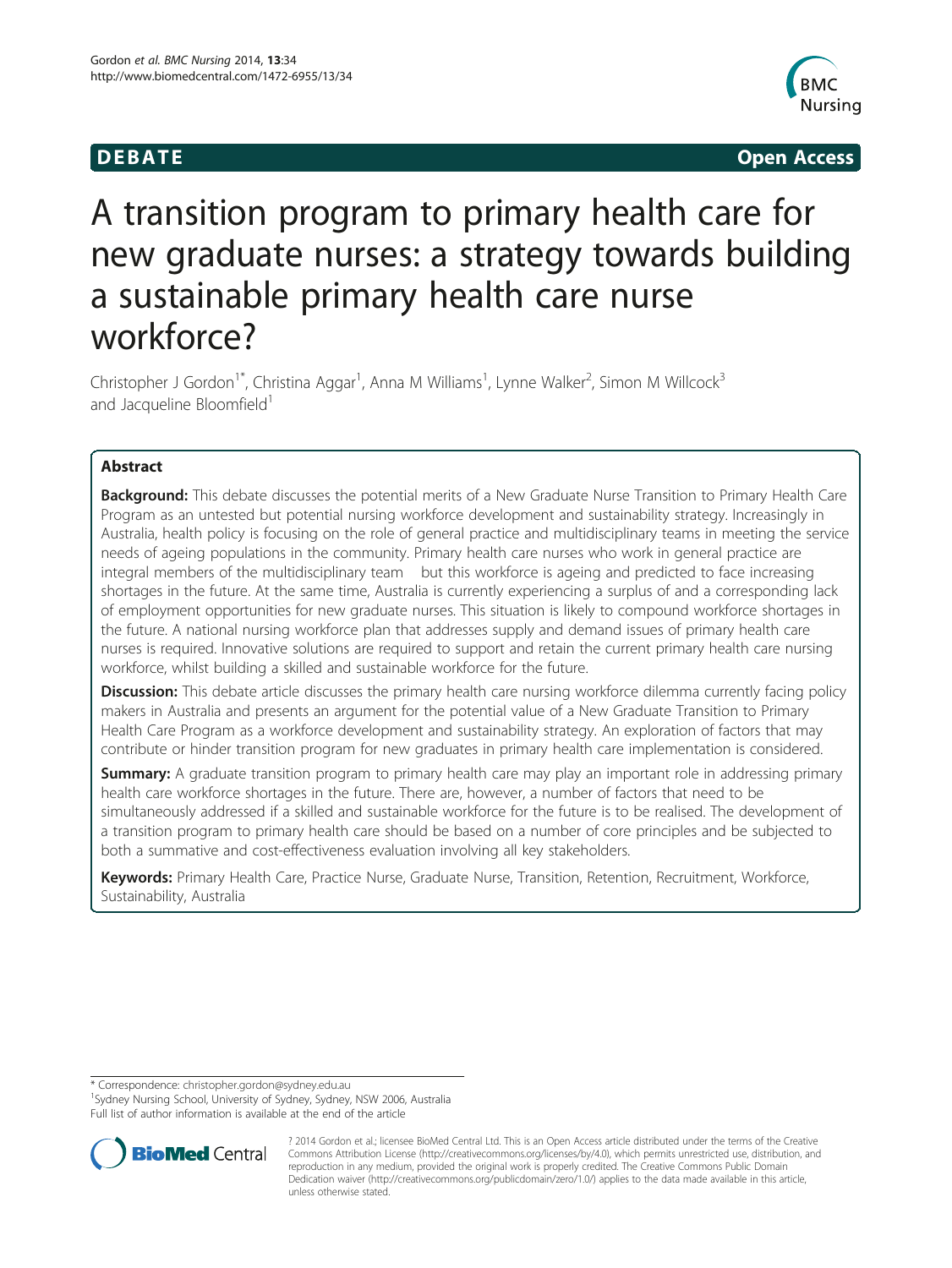#### Background

In Australia and countries such as the United Kingdom (UK) and New Zealand (NZ), recent health reforms have focused on creating a responsive health system to meet the increasing challenges associated with providing cost effective, high quality and safe health care to ageing populations with growing prevalence of chronic illnesses and thus complex care needs [[1,2\]](#page-9-0). There has been a policy shift away from a focus on hospital-based service provision, towards an emphasis on the future role and functions of primary health care (PHC) [[3\]](#page-9-0). As a consequence, there has been an increased focus on the role of general practice [\[4](#page-9-0)] in meeting the health service needs and expectations of future populations. In particular, in providing community-based coordination associated with the prevention and management of chronic illnesses [[1,5-8](#page-9-0)]. Concurrently, nurses working in general practice, are increasingly seen as an integral member of the PHC multidisciplinary team [\[9](#page-9-0)]. This is associated with increasing evidence concerning the effectiveness of their involvement in chronic illness prevention and management [[4\]](#page-9-0) and the role they continue to play in maintaining the capacity of PHC services, particularly in rural areas [[10](#page-9-0)]. The ongoing development of the PHC nursing workforce in Australia is considered important in safeguarding the development of a skilled and sustainable PHC workforce to meet future needs of the population [[1](#page-9-0)].

The future sustainability of the PHC nursing workforce is, however, threatened by an ageing workforce and workforce shortages [\[11-13](#page-9-0)]. Innovative solutions that aim to address PHC nursing supply and demand issues are urgently required. This debate article describes the PHC nursing workforce dilemma facing policy makers in Australia today and advocates for a New Graduate Nurse Transition to Primary Health Care Program, as a potential PHC nursing workforce recruitment and retention strategy. It is postulated that a New Graduate Nurse Transition to Primary Health Care Program will contribute to the development of a skilled and sustainable PHC nursing workforce for the future.

#### **Discussion**

#### Primary health care nurses working in general practice in Australia and the workforce dilemma

In Australia, a PHC nurse working in general practice is defined as a degree-qualified registered or certificatequalified enrolled nurse [\[5\]](#page-9-0). These PHC nurses are engaged in the provision of a range of initiatives including health promotion and prevention (e.g. immunisations, health checks, health education), clinical care (e.g. emergency care, triage, specific illness education, wound management) and care coordination (case management, preparation of chronic illness and multidisciplinary care plans and patient referral) [[7,10](#page-9-0)].

Over the past 15 years, considerable concurrent investment has been made by the Australian government and key medical, nursing and professional support organisations, to support the development of PHC nursing. Initiatives have focused on defining and developing the role of PHC nurses working in general practice. This has included the development of competency standards [\[14](#page-9-0)], the introduction of tertiary-based postgraduate education, the implementation of incentives for nurses to work in general practice (e.g. scholarship schemes) [\[15](#page-9-0)], and for general practices to employ nurses (e.g. Nursing in General Practice Program (NiGP) and the Practice Nurse Incentive Program (PNIP) [\[7](#page-9-0)]. Despite the sustained investment, and in contrast to countries such as the UK and NZ, PHC nursing in Australia has yet to evolve into a recognised speciality [[4\]](#page-9-0) and the work of nurses in general practice remains largely task focused [[10\]](#page-9-0). Australian government-funded initiatives such as the Strengthening Medicare Package and the subsequent additional Medicare Benefit Schedule items [[16\]](#page-9-0), have been criticised for promoting a task-oriented role for nurses working in general practice [\[9](#page-9-0)]. Today, the PHC nursing profession in Australia continues to grapple with a number of professional issues including the lack of: a comprehensive educational framework for nurses working in general practice [[15](#page-9-0),[17](#page-9-0)], a defined career framework [[5\]](#page-9-0) and an agreement on models of practice and the role of PHC nurses as part of a multi-disciplinary team [\[10](#page-9-0)]. In addition, PHC nurses report limited access to or uptake of post-graduate education in PHC opportunities, despite the introduction of Federal Government scholarship initiatives [\[5](#page-9-0)]. Ultimately, these issues continue to negatively influence the recruitment and retention of PHC nurses [[17\]](#page-9-0). To date, strategies aimed at increasing the numbers of PHC nurses working in general practice have focused on retaining the existing workforce and supporting the transitioning of experienced registered nurses from the acute care hospital sector to the PHC sector. Although these strategies have had some success, resulting in an increase in the total number of nurses employed in general practice, from approximately 8914 nurses in 2009, to 10,693 nurses in 2012 [\[7](#page-9-0)], a shortfall in the overall number of PHC nurses remains [[18\]](#page-9-0). It is predicted that by 2025, Australia will face an overall nursing workforce deficit of approximately 110,000 nurses [\[11,12\]](#page-9-0) and the impact on general practice will be pronounced.

The retention of nurses in the workforce is considered the most significant factor in reducing predicted nursing shortages [[19\]](#page-9-0). Retaining nurses currently working in general practice is important in maintaining the current workforce and a level of leadership to educate and support nurses entering the profession in the future. This approach in isolation however, will not produce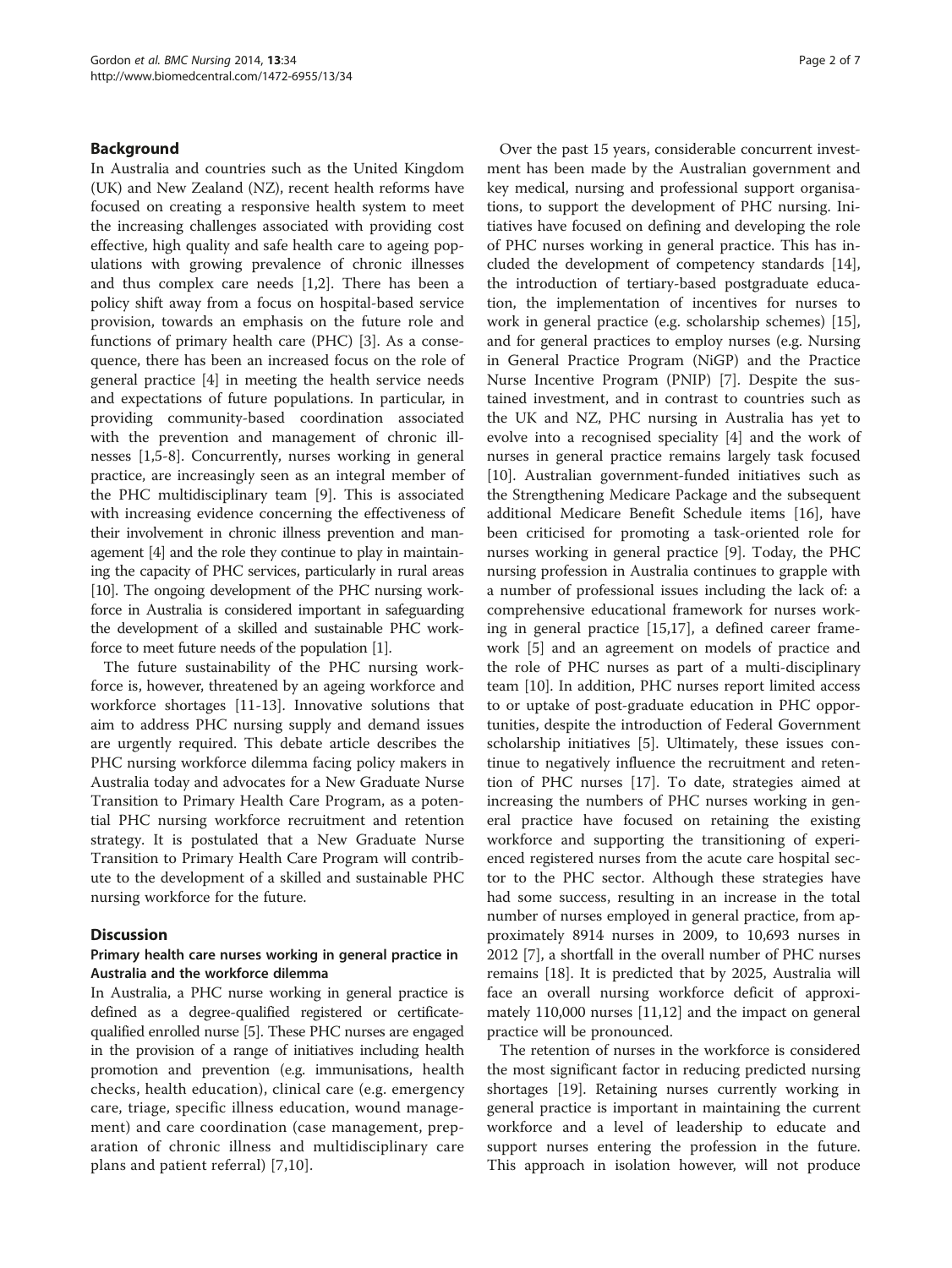workforce stability in the long-term. Currently PHC nurses are an ageing workforce, where the majority of nurses working in general practice are aged over 40 years (81.3%), with an alarming 40.8% of these nurses, aged between 50-59 years [[7\]](#page-9-0). Therefore, novel solutions to engage nurses to work in general practice is required to both increase workforce numbers and create sustainability in PHC nursing.

A national nursing workforce plan that adequately addresses issues that are impacting on the supply and demand of PHC nurses and builds the capacity of the workforce to meet the future needs of the population is required [\[17](#page-9-0)]. Innovative solutions must be sought, developed and tested that will support and retain the current PHC nursing workforce, whilst building a skilled and sustainable PHC nursing workforce for the future. One proposed innovation is the recruitment of new graduate nurses to work in general practice, immediately following completion of a pre-registration degree and attainment of nursing registration.

In Australia, since the introduction of university-based education for nurses in the 1980s, newly qualified registered nurses typically enter the workforce through a transition to practice program. At present, there is a surplus of new graduate nurses resulting in limited placements [[20](#page-9-0)]. Therefore, the addition of a transition program for new graduate nurses into PHC will increase employment opportunities, and may inevitably increase current and predicted nursing shortages in the future [\[20-23](#page-9-0)].

Transition to practice programs acknowledge that new nursing graduates require additional education preparation and consolidation of skills to support the evolution from student nurse to a practising professional [\[24,25](#page-9-0)]. Similarly, new graduate nurses specifically recruited to work in a general practice setting, would also require the support provided by a transition program - to access specific education and develop the necessary skills to work effectively in this field. However, there is a paucity of information on transition programs for graduate nurses entering general practice settings. Therefore, this innovation would require the development and evaluation of a transition to practice program specifically for graduate nurses entering the nursing profession in a general practice setting.

A number of questions would need to be explored in the development of a New Graduate Nurse Transition to Primary Health Care Program:

- 1. To what extent do existing transition to practice program models inform the development and implementation of a New Graduate Nurse Transition to Primary Health Care Program?
- 2. What is known about the efficacy, effectiveness and cost-effectiveness of transition to practice programs?
- 3. How should a New Graduate Nurse Transition to Primary Health Care Program be structured and what are the key components to be included?
- 4. What factors will contribute to or hinder the success of a New Graduate Nurse Transition to Primary Health Care Program?

#### Existing transition to practice models to inform program design, implementation and evaluation

Internationally there are various models of transition to practice programs that are more frequently designed for and implemented in acute care settings [[26\]](#page-9-0). The programs generally aim to: (1) develop new graduates into proficient and confident registered nurses; (2) support the evolution of the student to a practising professional; and (3) maintain the graduates commitment to a career in nursing [[25](#page-9-0)].

Some countries have developed a national standardised transition to practice program such as the Flying Start Program in Scotland [[24\]](#page-9-0) and the United States National Council of Nursings Regulatory Model of Transitioning New Nurse to Practice [\[27\]](#page-9-0). New Zealand has an entry to practice program that is implemented in different sites across District Health Boards [[28](#page-9-0)]. In Australia, there is a variation in the number and type of programs that exist between states, although most are implemented locally within health services attached to state based health districts or networks. Core components of transition programs typically include a period of orientation, with supernumerary time and study days, combined with mentoring or preceptorship [\[25](#page-9-0)]. Some programs have included elements such as academic credit-status points, that when accrued can be used towards university based postgraduate studies [\[28](#page-9-0)]. This has been undertaken to create incentives for the new graduate nurse to undertake postgraduate speciality studies in the future.

Preceptorship, where a senior nurse clinician provides ongoing clinical teaching and instruction, with the aim of expanding the graduate nurse competence and confidence [[29\]](#page-9-0), stands out as an important component to include in a transition program. Supernumerary time is also important to allow the new graduate to grow into their role without workload pressures [\[26\]](#page-9-0). Preceptors require training to develop the necessary facilitation and relational skills [[29](#page-9-0)] with training covering principles of adult learning, learning styles, an overview of the transition to practice theory and conflict resolution strategies [[26](#page-9-0)].

Existing transition to practice programs report differences related to education programs program structure, content, funding models and length of duration [\[25,30](#page-9-0)]. Education strategies used in transition programs have included course work and classroom sessions (covering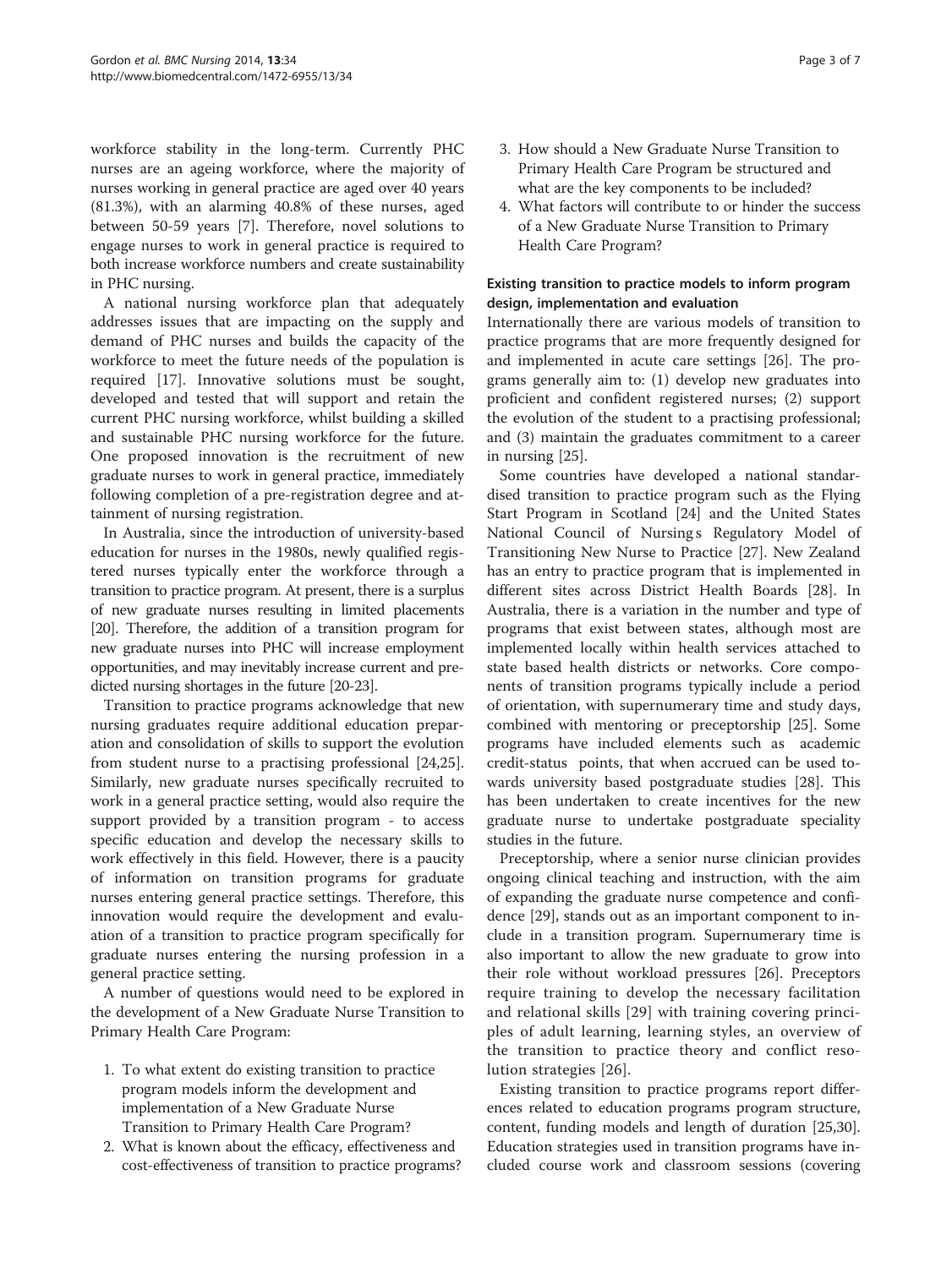clinical and professional development topics), patient simulation, journal assignments, professional portfolios and blended learning models that utilise e-learning activities [\[31\]](#page-9-0). However, there is a lack of detail in the literature concerning the extent to which the different education strategies have been used and their impact [\[26](#page-9-0)].There are contrasting opinions regarding the number of different clinical areas that graduates should be exposed to in a transition program, what is considered the optimal length of new graduate programs (ranging from 12 weeks to 12 months) and when transition programs are most beneficial [\[31](#page-9-0)].

There is a general lack of information in the published literature regarding models of funding for transition programs. In Scotland, a transition to practice program was funded by the Executive Health Department to the National Health Service Boards to support the implementation of The Flying Start Program nationally [\[24\]](#page-9-0). In NZ, new entry to practice programs are funded collaboratively between the central government and District Health Boards [[29](#page-9-0)]. In Australia, public health service based transition programs are funded by State and Territory governments with significant variations reported in the level of funding received by programs between each State and Territory [[25](#page-9-0)].

#### The efficacy, effectiveness and cost-effectiveness of transition to practice programs

There is minimal published evidence concerning the efficacy [[30\]](#page-9-0) and at times, conflicting evidence in regards to the effectiveness of different components of the programs [[2\]](#page-9-0) or the different program types [[32\]](#page-9-0). There is a need for further research and evaluation concerning the efficacy, effectiveness and cost-effectiveness of the programs [\[30\]](#page-9-0) and investigation of the potential barriers faced by transition to practice programs.

Nevertheless, a number of studies have reported positive outcomes associated with transition to practice programs, including increased confidence, competence and satisfaction of new graduates with their employment [[29\]](#page-9-0). Program components such as mentorship and preceptorship have been associated with a reduction in transition shock [[25\]](#page-9-0), role socialisation [[29\]](#page-9-0) and retention of new graduates [[26,29\]](#page-9-0). In Australia, new graduate nurses transitioning into the acute care sector have been found to be receptive to, and value the support of transition to practice programs [\[25,33\]](#page-9-0). In addition, new graduates report a sense of belonging to the setting in which they completed their transition program [[34\]](#page-9-0) and have expectations that their employers will provide support in their work environment to enable them to progress from student to professional nurse [\[35\]](#page-9-0). Although in Australia there have not been transition to practice programs for nurses into PHC, nurses working in general practice have been found to be enthusiastic towards undertaking a mentoring role with student nurses on clinical placements [\[4](#page-9-0),[18](#page-9-0)]. Nurses working in rural areas have identified positive outcomes associated with undertaking a preceptor role, including a sense of personal achievement and opportunities for development [[36\]](#page-9-0).

#### Proposed structure and core components of a New Graduate Nurse Transition to Primary Health Care Program in Australia

A number of key principles should govern the overall design, implementation and evaluation of a graduate nurse transition to Primary Health Care Program (see section: Governing principles associated with the design, implementation and evaluation of a Graduate Nurse Transition program to Primary Health Care).

#### Governing principles associated with the design, implementation and evaluation of a Graduate Nurse Transition program to Primary Health Care Program design

- 1. The inception and design of the transition program should involve all relevant key stakeholders including representatives from national and state health departments, primary health care organisations, general practice, medical and nursing professional organisations and other interested parties;
- 2. A national needs assessment engaging all key stakeholders should inform the design, implementation and evaluation of the program;
- 3. The program should be designed as a national, structured program to promote consistency in the education and support provided for Practice Nurses;
- 4. The design of key program elements should incorporate existing professional standards and frameworks such as the competency standards for nurses working in general practice;
- 5. The educational component of the program should focus on the development of entry level skills as a primary health care nurse working in general practice and adopt a preceptorship model to ensure adequate supervision and support of the graduate nurses\* and support and training for the participating practice nurses;

#### Program implementation

- 6. A pilot evaluation to test the feasibility, acceptability and scalability of the program should be conducted initially;
- 7. Government funding to support a Graduate Nurse Transition program to Primary Health Care would align with current financial methods to support workforce development and training in general practice;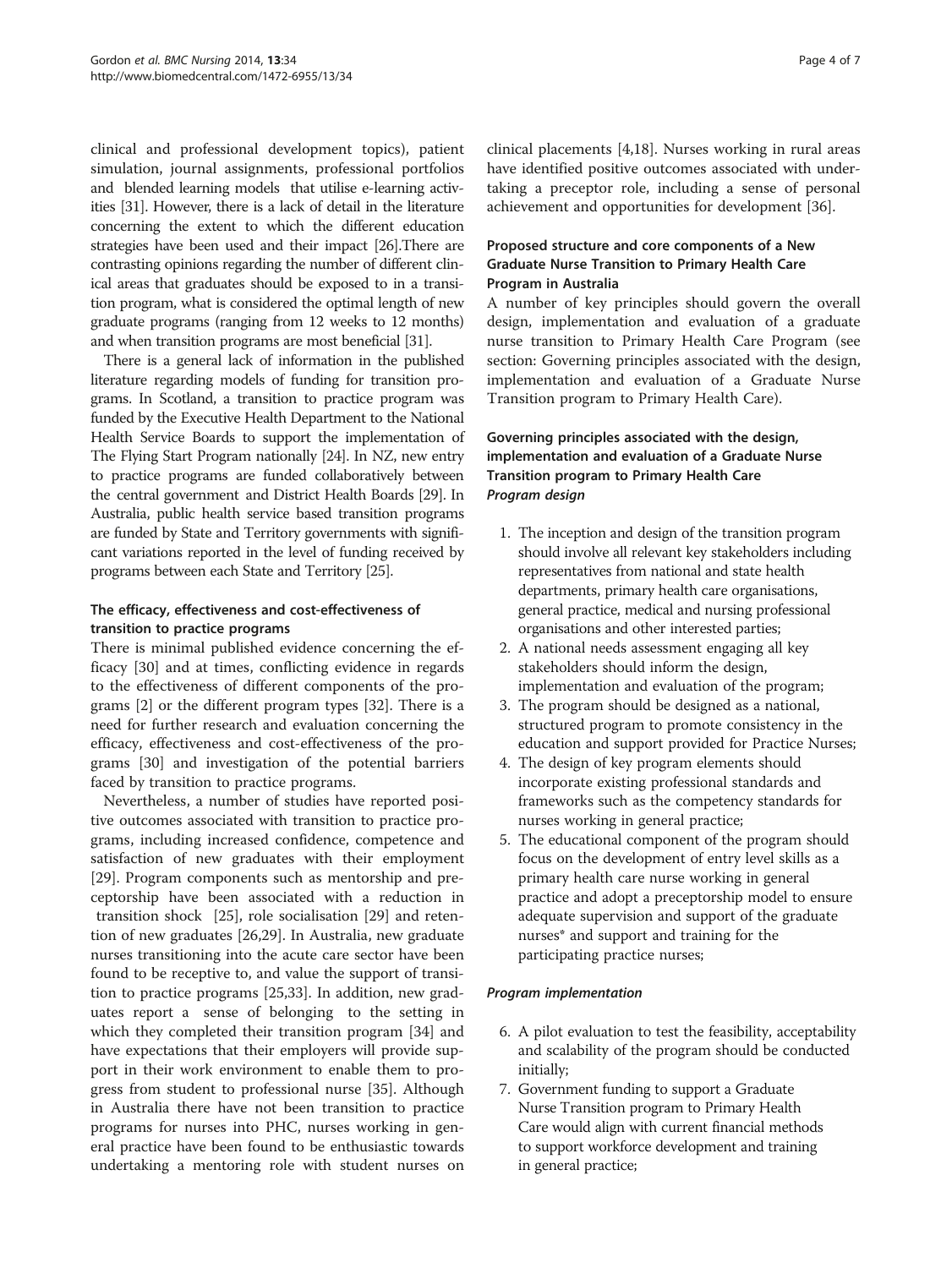- 8. Primary health care organisations should govern and support the implementation of the national program at local levels;
- 9. A competitive but transparent process should be developed to support the recruitment of new graduate nurses to the program;
- 10. Energy should be spent on investigating financial and other incentives that could be used to promote engagement with the program by key stakeholders, in particular, general practitioners, existing primary health care nurses working in general practice and student nurses in their final year of pre-registration studies;

#### Evaluation

- 11. Current and future roles of nurses and thus changes in their education, skill development, supervision and support needs, should be captured in quality assurance mechanisms associated with ongoing program development and evaluation;
- 12. Key Performance Indicators and outcomes of interest associated with the Program should be developed collaboratively with involvement from all key stakeholders and have a specific focus on the contribution of the transition program in developing a skilled and sustainable practice nursing workforce; and
- 13. A comprehensive evaluation that investigates the efficacy, effectiveness and cost-effectiveness of the program should be undertaken, with the results widely disseminated.

\*A Mentor is concerned with the development of a more long term relationship with a nurse that focuses on their professional development and growth. Whereas, the Preceptor engages in more short-term clinical teaching and instruction with a focus on orientation and role socialisation with the aim of building the nurse competence and confidence [[29](#page-9-0)].

Development of the program in partnership with key stakeholders will be paramount in ensuring sustainability. An initial priority in program inception will be to undertake a national needs assessment of staff within general practices and final year pre-registration nurses to provide critical information related to attitudes, knowledge, skills and support needs to inform program design and delivery.

The New Graduate Nurse Transition to Primary Health Care Program should be designed as a national structured program to ensure consistency in the training, ongoing education and support provided to participating new graduates and existing PHC nurses and to align with the current structure and function of general

practice in Australia [\[24](#page-9-0)]. The program should however, be designed with inbuilt flexibility to support delivery in different States and Territories and according to differences in the organisation and environment of general practices. Primary Health Care organisations at regional levels might be ideally suited to govern and coordinate the implementation of such a program within general practices.

A New Graduate Transition to Primary Health Care Program is likely to contribute to the development of nursing in general practice as a speciality area and a career framework for PHC nurses. One possible outcome of the program is the recognition of a formal tier structure of nurses working in general practice. This would include the recognition of the higher level of experience of PHC nurses who have undertaken training and performed the role of a preceptor associated with a transition program.

In regards to workforce development and training (excluding rural General Practice incentives), general practices receive financial assistance from the Australian Government through the Practice Incentive Program (PIP) which is associated with medical student teaching and the PNIP which is associated with the employment of nurses in general practice. Federal government funding to support a New Graduate Nurse Transition to Primary Health Care Program would align with current financial methods to support workforce development and training in general practice. Possibilities to consider include the remuneration of general practices for the placement of pre-registration nursing students, similar to the PIP supporting medical student placements to expose students to general practice during their training. In addition, postgraduate training support models for general practice such as the Prevocational General Practice Placement (PGPP) or the Australian General Practice Training (AGPT) programs could be expanded or modified to include nurses. This might be justified on the provision of financial assistance to allow practices to offset the cost and time spent by the PHC nurse preceptors and the potential supernumerary time of the new nurse graduates [\[4](#page-9-0)]. It is envisaged that funding of transition programs could be built on existing initiatives such as the PNIP to support practices to employ the new graduate nurses. Financial support for PHC organisations to coordinate and implement the program including training and support of PHC nurses to engage as preceptors would also be required.

An integral component of a transition to Primary Health Care Program will be comprehensive formative and summative evaluations, including cost-effectiveness studies. To support evaluations, key performance indicators and targeted outcome measures should be defined and evaluated. These indicators at a minimum should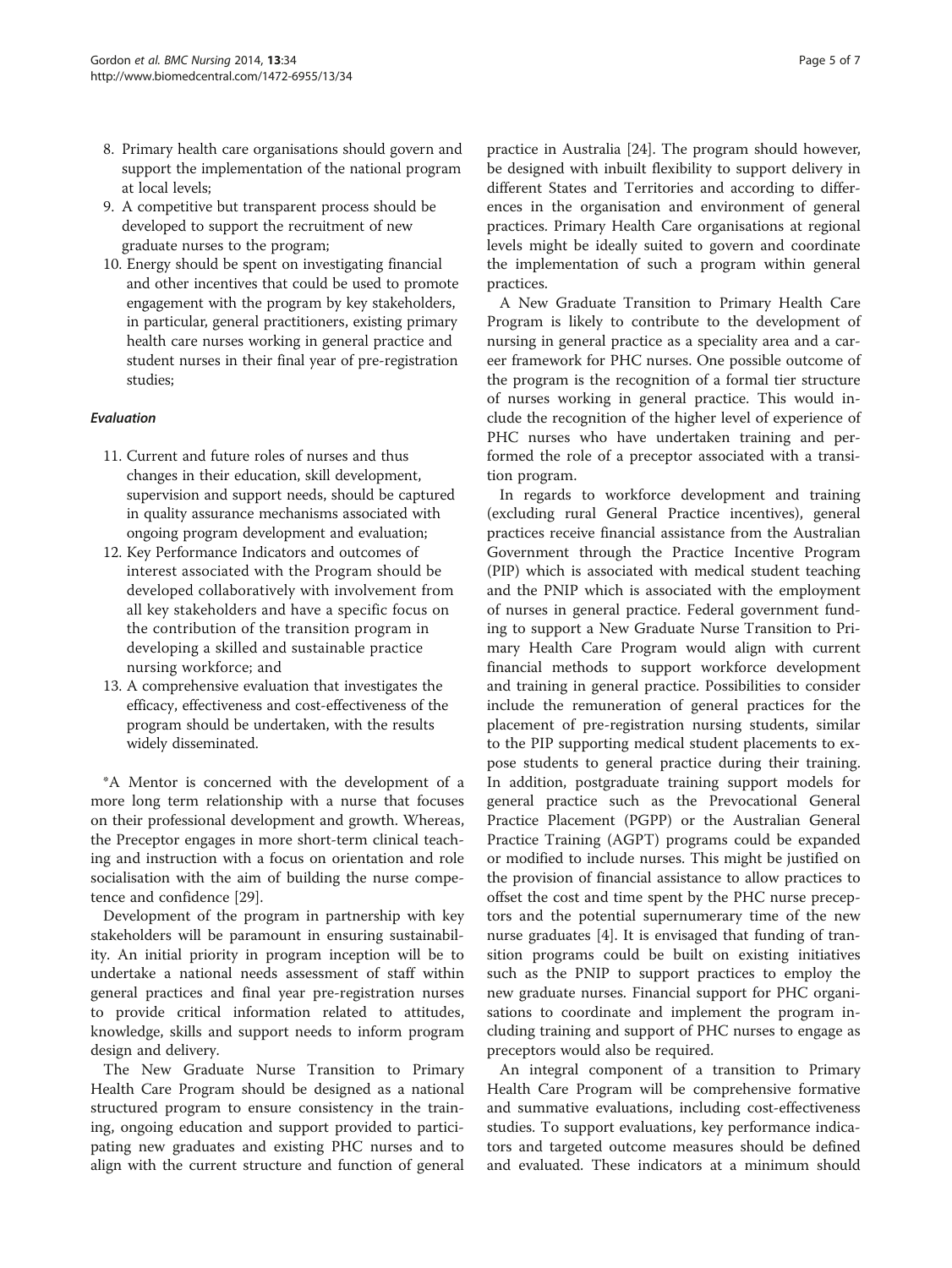focus on the level of competency and confidence obtained by the new graduates and their intention to stay in the nursing workforce and in the field of general practice in the future. Evaluations should also include the impact of engagement with the program on the existing PHC nurse workforce and the service delivery of general practices.

#### Factors contributing to or hindering the success of a transition programs

Support from all key stakeholders including financial support from the Australian government will be essential for the development and evaluation of a New Graduate Transition to Primary Health Care Program.

The capacity of general practice to be able to support the employment of new nurse graduates, in addition to current nursing staff, will be important to ascertain in the initial needs assessment. Physical size constraints of practices have been reported to impact on the number of nurses employed in general practices and on the PHC nurses role [\[4](#page-9-0)]. Investigating the optimal size and work environments of general practices, will be important in developing recruitment protocols as part of a program implementation plan. Evaluating the impact of the program on the workload of the PHC nurse preceptor will also be required.

The literature highlights the importance of the quality of the preceptorship received by new graduates in achieving their retention as an outcome. The confidence of new graduates may be affected negatively by inexperienced or poorly motivated preceptors [[29\]](#page-9-0). It will be important that a selection criteria is developed for engaging experienced and motivated PHC nurses into the role of a preceptor and that they are in addition provided with sufficient education and training in transition theory and the needs of new graduate nurses, as well as being provided with support and feedback by the coordinators of the program. Investigating other incentives such as business case studies to encourage general practices to collaboratively engage and support the program will be important. Linking the transition to practice program to obtaining credit points associated with gaining a formal post-graduate tertiary qualification in PHC, may increase the interest of pre-registration students in taking part in the program and partially remove barriers associated with completion of post-graduate studies [\[23](#page-9-0)]. The success of a New Graduate Transition to Primary Health Care Program, to some extent, will be dependent on the profession concurrently, reaching an agreement on and developing an educational framework for PHC nurses, preferred models of practice and a defined career pathway. In addition, securing funding to support ongoing program implementation and evaluation will be paramount. Establishment of these elements will be

important in being able to promote PHC nursing within general practice settings as a viable career option for nurses. This may attract the interest and commitment of new graduate nurses to participate in a New Graduate Nurse Transition to Primary Health Care Program and build a career in PHC in the future.

#### Summary

Australia, like other developed countries has an ageing population, with increasingly complex health needs due to the increased prevalence of chronic illness and multimorbidity and a corresponding current and predicted future health workforce shortages. A transition program to primary health care for new graduate nurses, similar to the current acute care hospital-based sector, may be a viable option to address these deficiencies. A program would provide a formally structured pathway for new graduate nurses to enter PHC settings underpinned with a supportive learning environment in the first year, which has been shown to be crucial to development of proficient, confident registered nurses. Issues of transition logistics would need to be considered, however, it is proposed that this initiative would address several complex workforce issues relevant to general practice and create a viable workforce model for the future.

#### Abbreviations

UK: United Kingdom; NZ: New Zealand; PHC: Primary Health Care; PHCN: Primary Health Care Nurse (Nursing); NiGP: Nursing in General Practice Program; PNIP: Practice Nurse Incentive Program; PIP: Practice Incentive Payment; PGPP: Prevocational General Practice Placement; AGPT: Australian General Practice Training.

#### Competing interests

The authors declare that they have no competing interests.

#### Authors contributions

CG and CA conceived the idea of a New Graduate Transition to PHC Program. CG, CA, AW and JB developed the manuscript focus and AW wrote the initial manuscript. All authors critically revised the manuscript. All authors read and approved the final manuscript.

#### Authors information

CG is a Senior Lecturer and the Director of Post-Graduate Studies, Sydney Nursing School, University of Sydney and a Research Associate at the Woolcock Institute of Medical Research. CA is a Lecturer PHC, Bachelor of Nursing (Advanced Studies) Coordinator, and Post Graduate PHC Degree Coordinator, Sydney Nursing School, University of Sydney. AW is a Research Associate, Sydney Nursing School, The University of Sydney and a Conjoint Lecturer, Centre for Primary Health Care and Equity, University of New South Wales. LW is an experienced general practice nurse, co-editor of General Practice Nursing and Director of Walkerevans Consulting. SW is Professor and Head, Discipline of General Practice, Central Clinical School and Associate Dean, Postgraduate Medical Education and Training, University of Sydney. JB is a Senior Lecturer and Director of Pre-registration Programs, Sydney Nursing School, University of Sydney.

#### Author details

<sup>1</sup>Sydney Nursing School, University of Sydney, Sydney, NSW 2006, Australia. 2 Australian Primary Health Care Nurses Association (APNA), Melbourne, Victoria 3205, Australia. <sup>3</sup>Central Clinical School, University of Sydney, Sydney, NSW 2006, Australia.